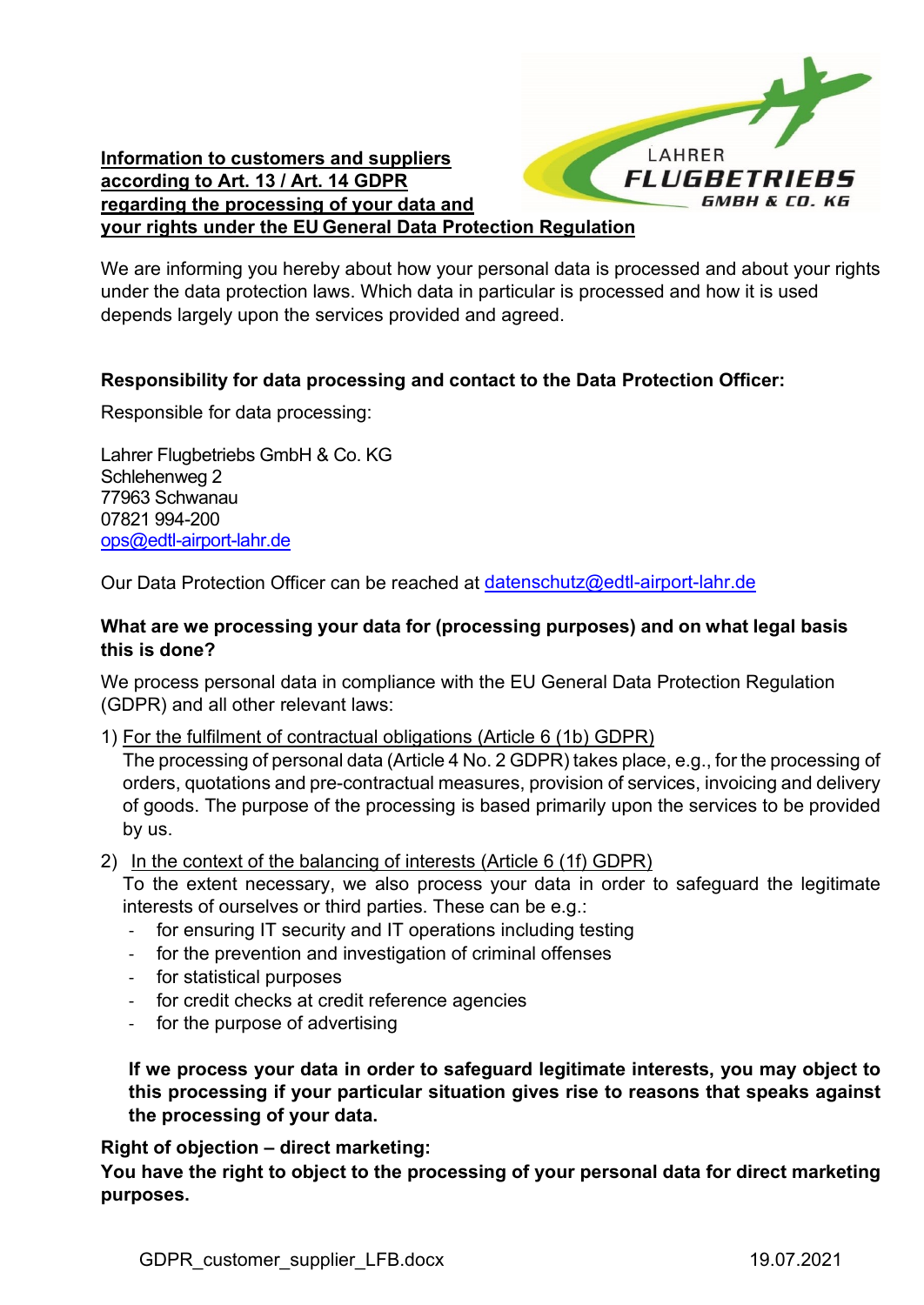3) On the basis of your consent (Article 6 (1a) GDPR, Article 9 (2a) in conjunction with Article 7 GDPR)

Insofar as you consent to the processing of personal data for specific purposes (such as receiving a newsletter), the lawfulness of such processing is based on your consent. Once given consent can be revoked at any time. It should be noted that the revocation is effective for the future. Processing operations carried out prior to this revocation are unaffected.

## 4) Processing on the basis of legal requirements (Article 6 (1c) GDPR)

It may happen that we process your personal data in order to fulfill legal obligations. These include e.g. commercial and tax retention periods and, if necessary, information to authorities

## **To whom the data is passed on (categories of recipients)?**

## Data processing within the company:

Certain data processing operations have been bundled in our company. These are handled centrally by specialized departments. In this case your data can be processed, e.g. for telephone support or billing.

## External contractors and service providers (processors):

To fulfill our obligations and for the fulfillment of the contract, we sometimes use external contractors and service providers. These may include e.g. shredders, print service providers, logistics or IT service providers.

#### Other recipients:

In addition, data may go to recipients to whom we are required to disclose based on legal obligations (such as law enforcement agencies and courts).

## **Duration of data storage:**

To the extent necessary, we process and store your personal data for the duration of our business relationship. This includes the initiation and execution of a contract or order. In addition, we are subject to various retention requirements arising e.g. from the Commercial Code. Finally, the retention period also follows the statutory limitation periods, which can generally amount to 3 years but also up to 30 years.

#### **Data transfer to third countries:**

A transfer of data to third countries (states outside the EU and the European Economic Area EEA) only takes place insofar as this is necessary for the execution of a contract/order/the business relationship including the initiation and only in compliance with the prescribed data protection requirements.